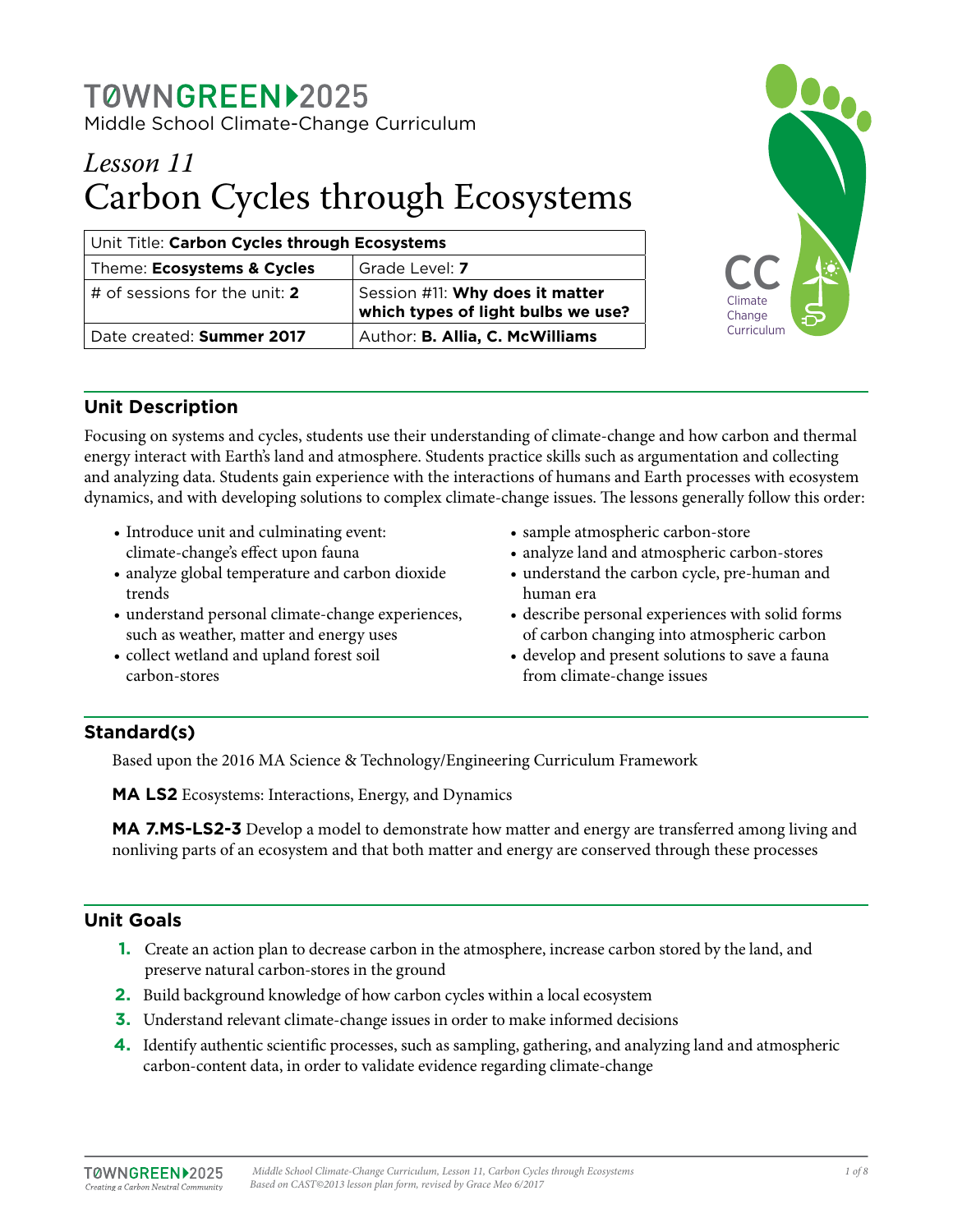# **Unit Objectives**

#### **Students will be able to**

**understand that:** 

- **1.** Carbon cycles through the atmosphere and land
- **2.** Human activities increases atmospheric carbon by burning fossil fuel
- **3.** Atmospheric carbon is a "greenhouse gas"
- **4.** Greenhouse gases increase global temperatures
- **5.** Wetlands and uplands store different amounts of carbon above and below ground

**and to:**

- **1.** Sample, collect, and analyze primary-source data
- **2.** Collect and analyze secondary data as a means to validate causes of climate-change

#### **Lesson Objectives**

Students will understand how human-interaction increases atmospheric carbon when they turn on a lightbulb

#### **Note any potential barriers to the lesson — consider variability**

#### ■**Student challenges**

- challenges reading the thermometers
- anxiety about preparing and presenting finding of lab report
- Vocabulary, reading, written expression

#### ■**Teacher challenges**

- supplies needed for lab
- enough stations to spread students out

## **Evaluation/Assessment**

**(directly linked to the goals, i.e., Formative/Ongoing Assessment or Summative/End of Lesson Assessment)**

Light Bulb lab report *(see lab report below)*

Vocabulary

- incandescent
- $•$  CFL
- fluorescent
- LED

*NOTE: Consider the [UDL Guidelines](http://bit.ly/1d5bjtS) in selecting methods and materials to ensure that you provide options for engagement, representation, and action and expression.*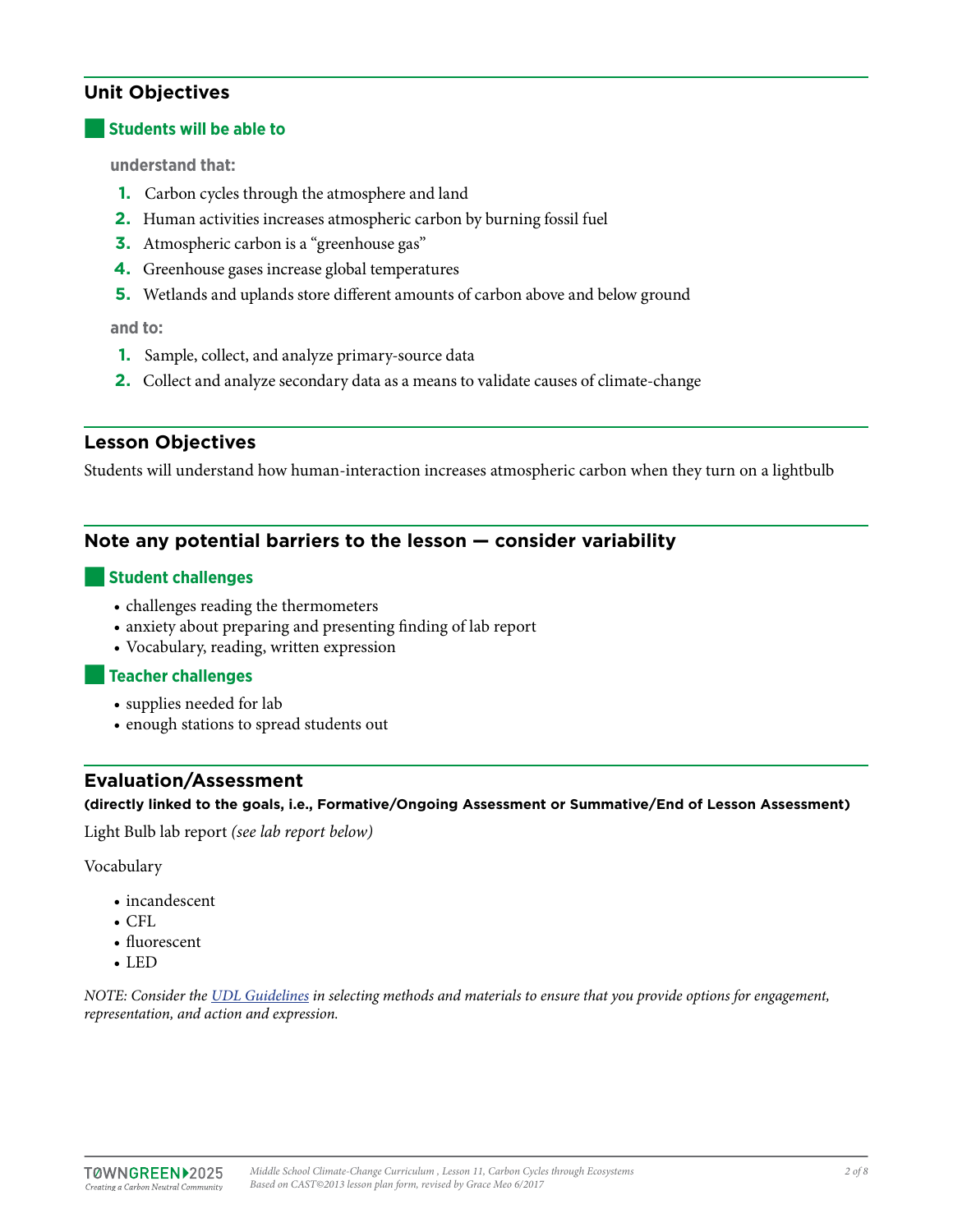## **Methods**

**(e.g., Anticipatory Set, Introduce and Model New Knowledge, Provide Guided Practice, Provide Independent Practice)**



#### Day 1: Hook: Light bulbs – does it matter which type?

- **1.** Prep work
	- **A.** Before class begins, have 3 or more stations set up for the lab; you will have to divide up the students into the number of set-ups you have, so plan accordingly.
	- **B.** Materials
		- 2 lamps with bendable lights (set up with a power strip or near an outlet so both can be plugged in)
		- 2 shoe boxes (similar in size, with white paper in the bottom)
		- 2 thermometers (can be digital or regular thermometers, and you will need time in-between classes/labs to have the thermometer's temperature return to room temperature)
		- 2 different types of light bulbs; bulbs should be equal in light output in lumens, one should always be an incandescent (in the lamp on the left of the work station) and the other one can be a CFL or an LED (in the right lamp in the work station)
		- a timer and a copy of the lab report for each student
		- The lamps should be bent so the bulb is even with the edge of the shoe box, in the middle of it, directly over the thermometer.
	- **C.** A copy of a sample lab report is below.
	- **D.** Begin the class by showing the 3 different types of light bulbs that will be used in this lab.
	- Do not give too much information about how each bulb works until reviewing the lab report students have completed.
	- **E.** As you begin class, ask students to identify the bulbs.
		- First show the students the incandescent bulb, the standard bulb used since the end of the 1800s most will not know its type but may have some in their houses.
		- Secondly, show them the CFL (compact florescent light bulb) some may know it is an energy-saving bulb and may have some in their houses.
	- **F.** First show the students the incandescent bulb, the standard bulb used since the end of the 1800s.
		- most will not know its type but may have some in their houses.
		- Secondly, show them the CFL (compact florescent light bulb).
		- some may know it is an energy saving bulb and may have some in their houses.
		- Lastly, show them the LED (light emitting diode).
		- some may know it is energy saving or may know it is like the little lights on many electronic devices to show if it is on or not.
	- **G.** To begin, briefly describe the lab to the students.
		- Explain that you will split them up into groups and each group will go to one work station as assigned.
		- Inform them that the lights are off and should remain off until you tell them to turn them on.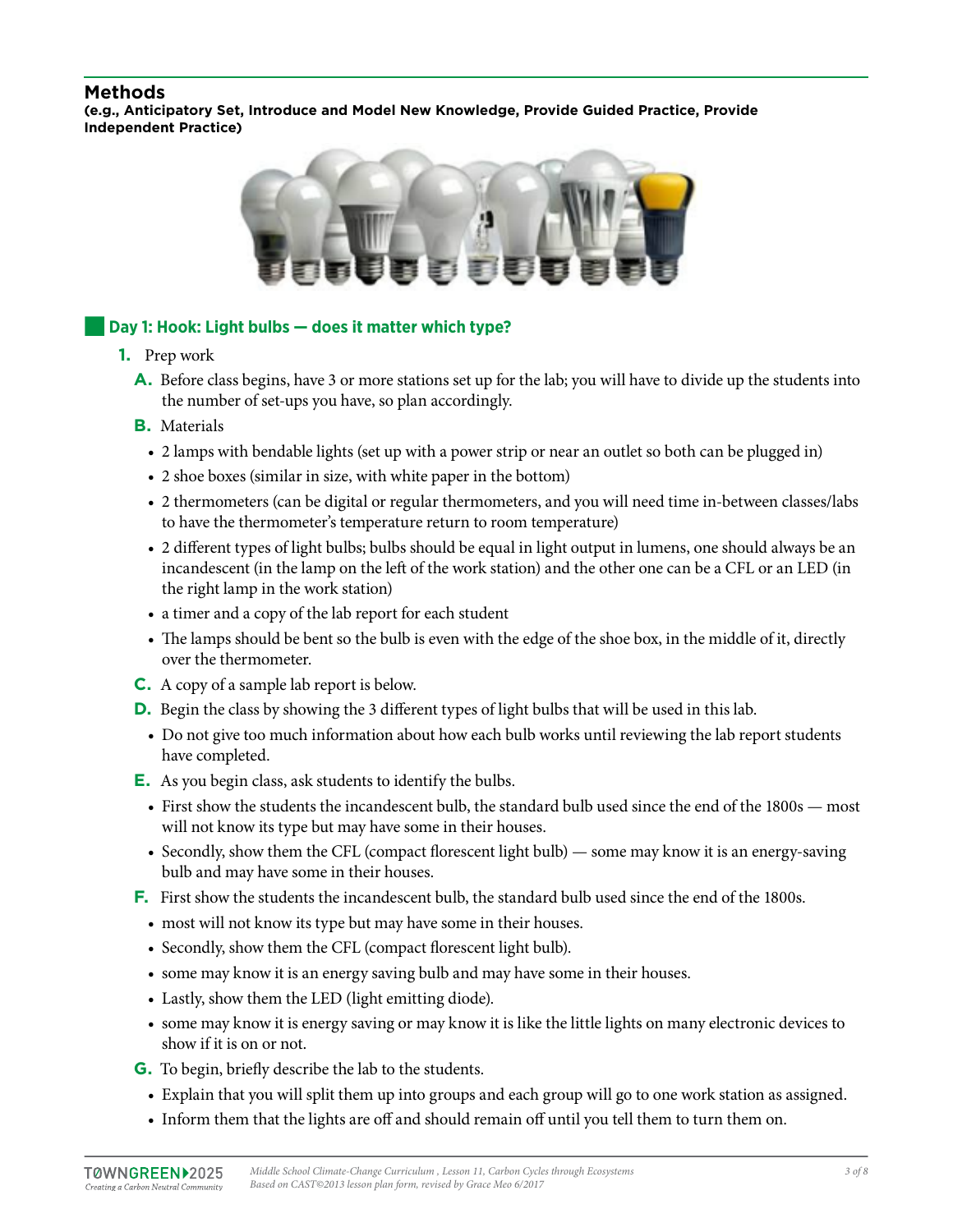- Explain there is a thermometer in each shoe box and the first thing they need to do when they get to their work station is to take a reading of the temperature in each box and record it in the table on the back of their lab report.
- Remind them they are not to touch the thermometers, as that can alter the temperature.
- Then inform them that when everyone has the starting temperature recorded, the teacher will have a timer ready and tell the students to turn on both lamps.
- Then, they will take temperature readings every 2 minutes for 10 minutes, after which they will turn the lamps off.
- Students should also be observing the light how bright, similar colors, etc.
- **H.** Hand out a lab report to each student.
	- Students write their names and other information needed on the lab report.
	- Students think about what they will be doing; have them write their claim as to what they think will happen (previously known as the hypothesis).
	- Teacher assigns students to go to their work station and get the initial temperature (they should share the temperature readings).
	- Once all the students have the initial temperature recorded, have the timer ready and tell students to turn on the lamps while starting the timer.
	- Every 2 minutes tell students to record the different temperatures.
	- After 10 minutes, have students turn off the lamps after they record the final temperature reading.
	- Students can go back to their seats now.
	- Ask what the independent variable was (turning on the light bulbs) and the dependent variable (the shoe box heats up).
	- Then students can begin working on the lab report as time allows.
- **2.** Day 1 Homework
	- **A.** Students answer lab questions, to prepare for next class.

#### Day 2: Review the conclusion reports written by students at the end of the lab report

- **1.** Hopefully students saw that the incandescent bulb got a lot hotter than the CFL or the LED and should be the choice to use at home.
	- **A.** Ask students why they think the bulbs all had different temperatures.
	- **B.** Now, use a Kill-A-Watt meter, with one lamp plugged into it, and switch through all 3 light bulbs to see how much energy each one uses.
		- The incandescent bulb will use the most by far, which is why it got so hot.
		- The energy used was going toward heating the filament and not just to making the bulbs bright.
		- The CFL and the LED light bulbs use a lot less.
	- **C.** Then explain how each type of bulb works. (see materials below for this info)
	- **D.** So why should students care how much energy they use?
		- They do not see the pollution from a power plant (unless you have one near your school). This is a good time to inquire with students how much they know about where their electricity comes from.
		- Solicit their ideas, then give an update based on your area.
		- Explain how power is generated at a power station, which could use coal, natural gas, or oil (or other fuel) to generate the electricity. If you have a plant near you, reference that.
		- Then explain that the electricity then needs to be distributed across the state, cities, and towns to their houses. The students may have seen power lines on their street, or larger numbers of power lines they



**CLE A WATT**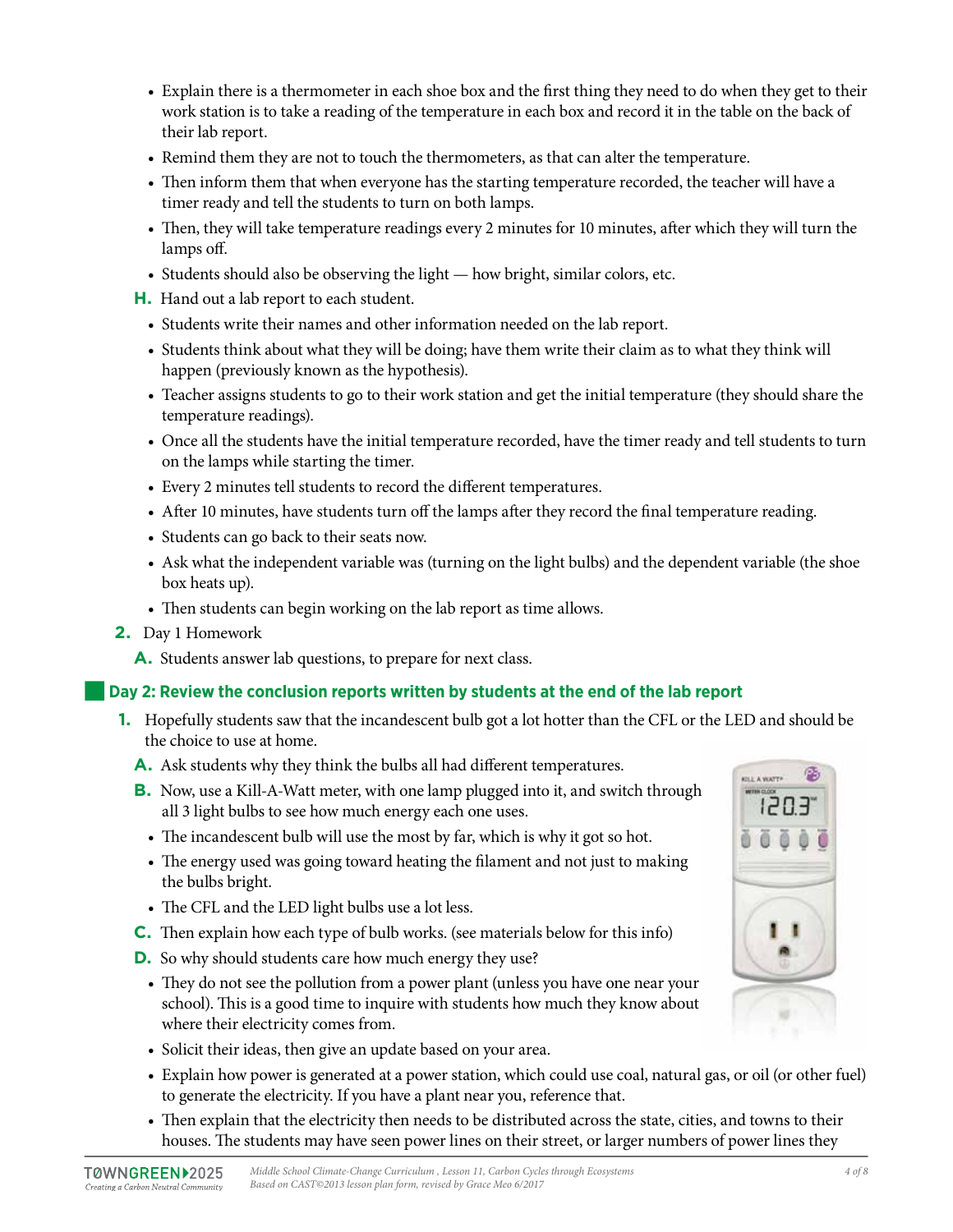may see while driving on a highway. But most methods of generating electricity produces carbon dioxide, so conserving energy helps reduce how much carbon dioxide there is in the air. It also means lower electric bills at their homes.

- For more detailed information, go to *[https://www.eia.gov/energyexplained/index.cfm?page=electricity\\_](https://www.eia.gov/energyexplained/index.cfm?page=electricity_delivery) [delivery](https://www.eia.gov/energyexplained/index.cfm?page=electricity_delivery)*.
- **2.** Homework options
	- **A.** Students use this website to take notes on note-taking graphic organizer: *[https://energy.gov/articles/](https://energy.gov/articles/history-light-bulb) [history-light-bulb](https://energy.gov/articles/history-light-bulb)*

OR

**B.** Students watch this video and take notes on video note-taking graphic organizer

# **Materials**

**For the lab:** 

**2 lamps** with bendable necks per work station (recommend at least 3 work stations) and plugs/power strips to plug into; 2 shoeboxes and white paper to line the bottom of the boxes;

**2 light bulbs per work station** — 1 incandescent and one either CFL or LED, **2 thermometers** — digital or regular; timer or watch with a seconds hand.

You need a **Kill-A-Watt meter** to measure how many watts of energy the device that is plugged into it uses. These are available at Home Depot or on *[Amazon](https://www.amazon.com/P3-P4400-Electricity-Usage-Monitor/dp/B00009MDBU/ref=sr_1_2?ie=UTF8&qid=1506521622&sr=8-2&keywords=kill--watt)* for \$20.

# ■**Light bulb info:**

From *<http://www.bulbs.com/learning/incandescent.aspx>*

**How do incandescent bulbs work?**

An incandescent bulb typically consists of a glass enclosure containing a tungsten filament. An electric current passes through the filament, heating it to a temperature that produces light.

Incandescent light bulbs usually contain a stem or glass mount attached to the bulb's base which allows the electrical contacts to run through the envelope without gas/air leaks. Small wires embedded in the stem support the filament and/or its lead wires.

The glass enclosure contains either a vacuum or an inert gas to preserve the filament and protect it from evaporating.

#### **How Do CFLs Work?**

CFLs produce light differently than incandescent bulbs. In an incandescent, electric current runs through a wire *[filament](https://www.energystar.gov/products/lighting_fans/light_bulbs/cfl_glossary#filament)* and heats the filament until it starts to glow. In a CFL, an electric current is driven through a tube containing *[argon](https://www.energystar.gov/products/lighting_fans/light_bulbs/cfl_glossary#argon)* and a small amount of *[mercury](https://www.energystar.gov/products/lighting_fans/light_bulbs/cfl_glossary#mercury)* vapor. This generates invisible *[ultraviolet](https://www.energystar.gov/products/lighting_fans/light_bulbs/cfl_glossary#ultrav)* light that excites a fluorescent coating (called phosphor) on the inside of the tube, which then emits visible light.

CFLs need a little more energy when they are first turned on, but once the electricity starts moving, CFLs use about 70% less energy



Diagram showing the major parts of a modern incandescent light bulb.

- 1. Glass bulb
- 2. Inert gas
- 3. Tungsten filament
- 4. Contact wire (goes to foot)
- 5. Contact wire (goes to base)
- 6. Support wires
- 7. Glass mount/support
- 8. Base contact wire 9. Screw threads
- 
- 10. Insulation

11. Electrical foot contact from: [https://www.energystar.gov/](https://www.energystar.gov/products/lighting_fans/light_bulbs/learn_about_cflshttp://) [products/lighting\\_fans/light\\_bulbs/](https://www.energystar.gov/products/lighting_fans/light_bulbs/learn_about_cflshttp://)

[learn\\_about\\_cfls](https://www.energystar.gov/products/lighting_fans/light_bulbs/learn_about_cflshttp://)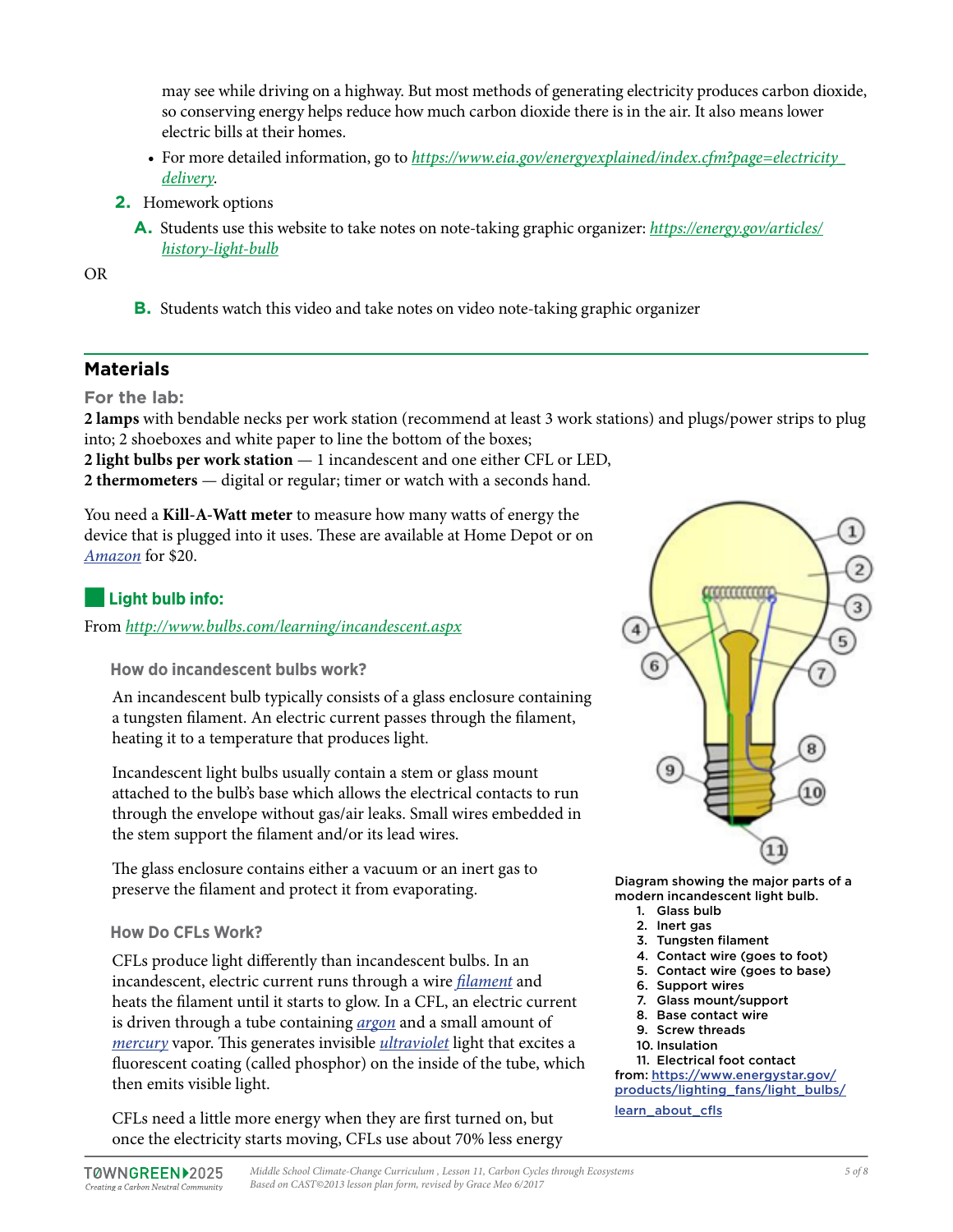than incandescent bulbs. A CFL's *[ballast](https://www.energystar.gov/products/lighting_fans/light_bulbs/cfl_glossary#ballast)* helps "kick start" the CFL and then regulates the current once the electricity starts flowing.

This entire process typically takes 30 seconds to 3 minutes to complete, which is why CFLs take longer than other lights to become fully lit. CFLs with decorative covers like globe or reflector shapes have a unique design challenge that results in the tradeoff of a slower warm-up time, which is why these CFLs take longer than bare spirals to reach full brightness.

From: *[http://www.toptenreviews.com/home/articles/how-do-LED-light-bulbs-work/](http://www.toptenreviews.com/home/articles/how-do-led-light-bulbs-work/http://)*

#### **How do LEDs work?**

Light-emitting diodes (LED) are semiconductors. As electrons pass through this type of semiconductor, it turns into light. Compared to incandescent and CFL bulbs, LED lights are more efficient at turning energy into light. Therefore, less of the energy radiates from the bulb as heat. This is why LED bulbs are cooler during operation than incandescent and CFL bulbs.

As the light-emitting diodes create light, they warm up quite a bit for their size. LEDs are heat sensitive, so it's important that the heat move away so that it doesn't damage the semiconductors. In order to do this, these lights need a system to keep cool. Most LED lights have a heat-sink plate that moves the heat away from the light-emitting diodes. Manufacturers make the heat-sink plate out of a variety of materials, but it's commonly made from aluminum. Frequently, the heat sink becomes part of the design of the bulb.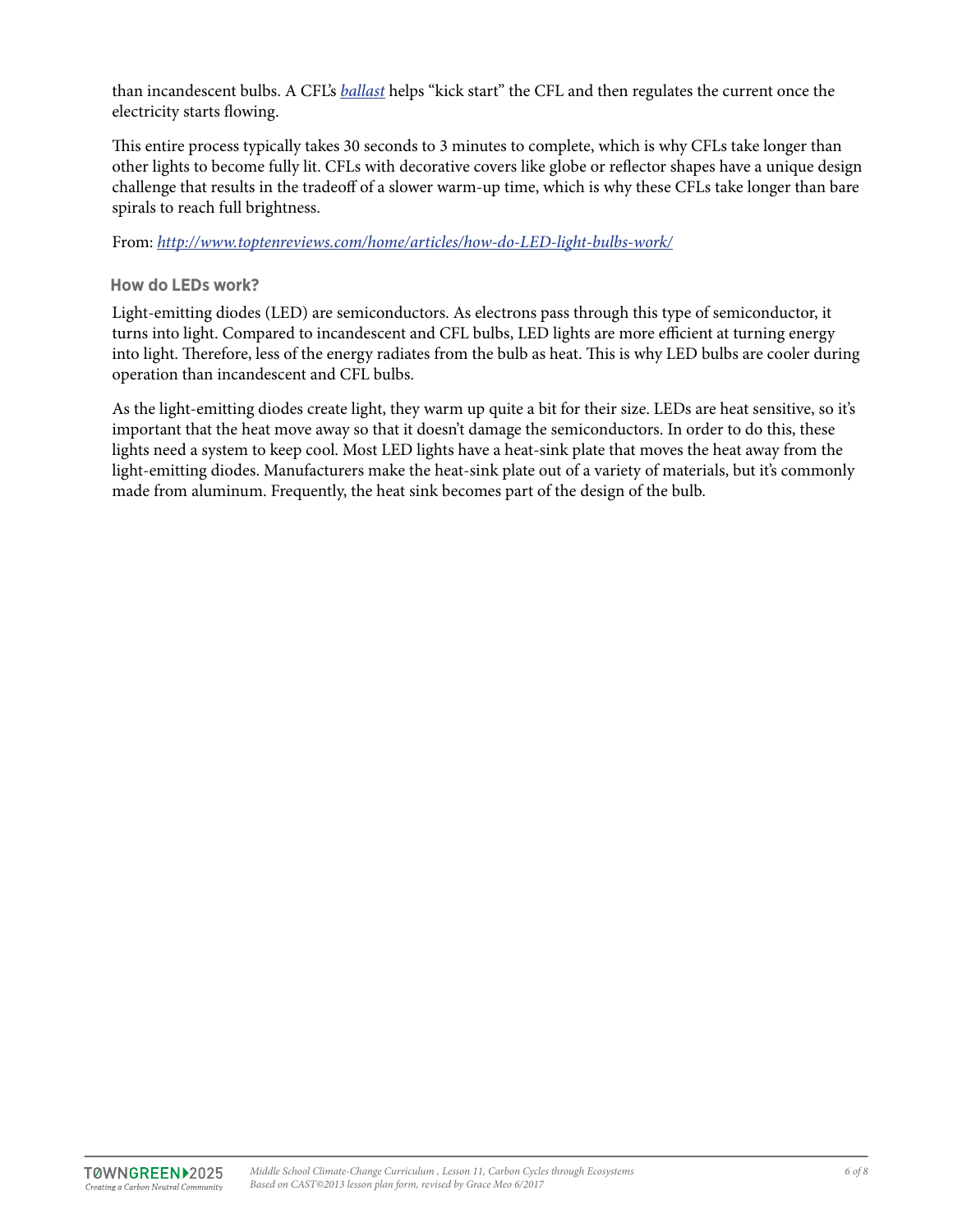# *Lab Report* Carbon Cycles through Ecosystems

| Title:                                  |                                                                                                                            | Why are different amounts of energy used?                                                        |                                                                                                                                                                                                                                                                                                          |  |  |
|-----------------------------------------|----------------------------------------------------------------------------------------------------------------------------|--------------------------------------------------------------------------------------------------|----------------------------------------------------------------------------------------------------------------------------------------------------------------------------------------------------------------------------------------------------------------------------------------------------------|--|--|
| Problem:                                | Where does the energy go when using an incandescent light bulb, a compact<br>fluorescent light bulb, and an LED lightbulb? |                                                                                                  |                                                                                                                                                                                                                                                                                                          |  |  |
| Claim:                                  | What do you think will happen? State it in a sentence.                                                                     |                                                                                                  |                                                                                                                                                                                                                                                                                                          |  |  |
| Independent<br><b>Variables:</b>        | What do you change as you do the experiment?                                                                               |                                                                                                  |                                                                                                                                                                                                                                                                                                          |  |  |
| <b>Dependent</b><br><b>Variables:</b>   | What changes as a result of the independent variable?                                                                      |                                                                                                  |                                                                                                                                                                                                                                                                                                          |  |  |
| <b>Controls:</b>                        | What does not change?                                                                                                      |                                                                                                  |                                                                                                                                                                                                                                                                                                          |  |  |
| <b>Materials:</b>                       | What will you use for the lab? List materials                                                                              |                                                                                                  |                                                                                                                                                                                                                                                                                                          |  |  |
| <b>Procedure:</b>                       | Check and document the temperature in both shoeboxes.                                                                      |                                                                                                  |                                                                                                                                                                                                                                                                                                          |  |  |
| Quantitative<br>Data/Results:           |                                                                                                                            | 10 minutes. At the end of 10 minutes, turn off the lamps.<br>Graph each bulb's changes over time | Set up the lamp with the incandescent bulb and the one with the compact<br>fluorescent lamp so the bulbs are 10 cm above the respective shoebox.<br>Document the temperature before you begin. Turn the lamps on at the same<br>time. Check and document the temperature in each box every 2 minutes for |  |  |
|                                         |                                                                                                                            |                                                                                                  |                                                                                                                                                                                                                                                                                                          |  |  |
|                                         | Timing<br>in minutes                                                                                                       | Incandescent bulb<br><b>Temperature</b>                                                          | <b>CFL bulb</b><br><b>Temperature</b>                                                                                                                                                                                                                                                                    |  |  |
|                                         | $Before =$<br>0 minutes                                                                                                    |                                                                                                  |                                                                                                                                                                                                                                                                                                          |  |  |
|                                         | 2 minutes                                                                                                                  |                                                                                                  |                                                                                                                                                                                                                                                                                                          |  |  |
|                                         | 4 minutes                                                                                                                  |                                                                                                  |                                                                                                                                                                                                                                                                                                          |  |  |
|                                         | 6 minutes                                                                                                                  |                                                                                                  |                                                                                                                                                                                                                                                                                                          |  |  |
|                                         | 8 minutes                                                                                                                  |                                                                                                  |                                                                                                                                                                                                                                                                                                          |  |  |
|                                         | 10 minutes                                                                                                                 |                                                                                                  |                                                                                                                                                                                                                                                                                                          |  |  |
| <b>Quantitative</b><br><b>Analysis:</b> | type of bulb                                                                                                               |                                                                                                  | Make a bar graph of the 2 sets of temperature readings, labeling each                                                                                                                                                                                                                                    |  |  |